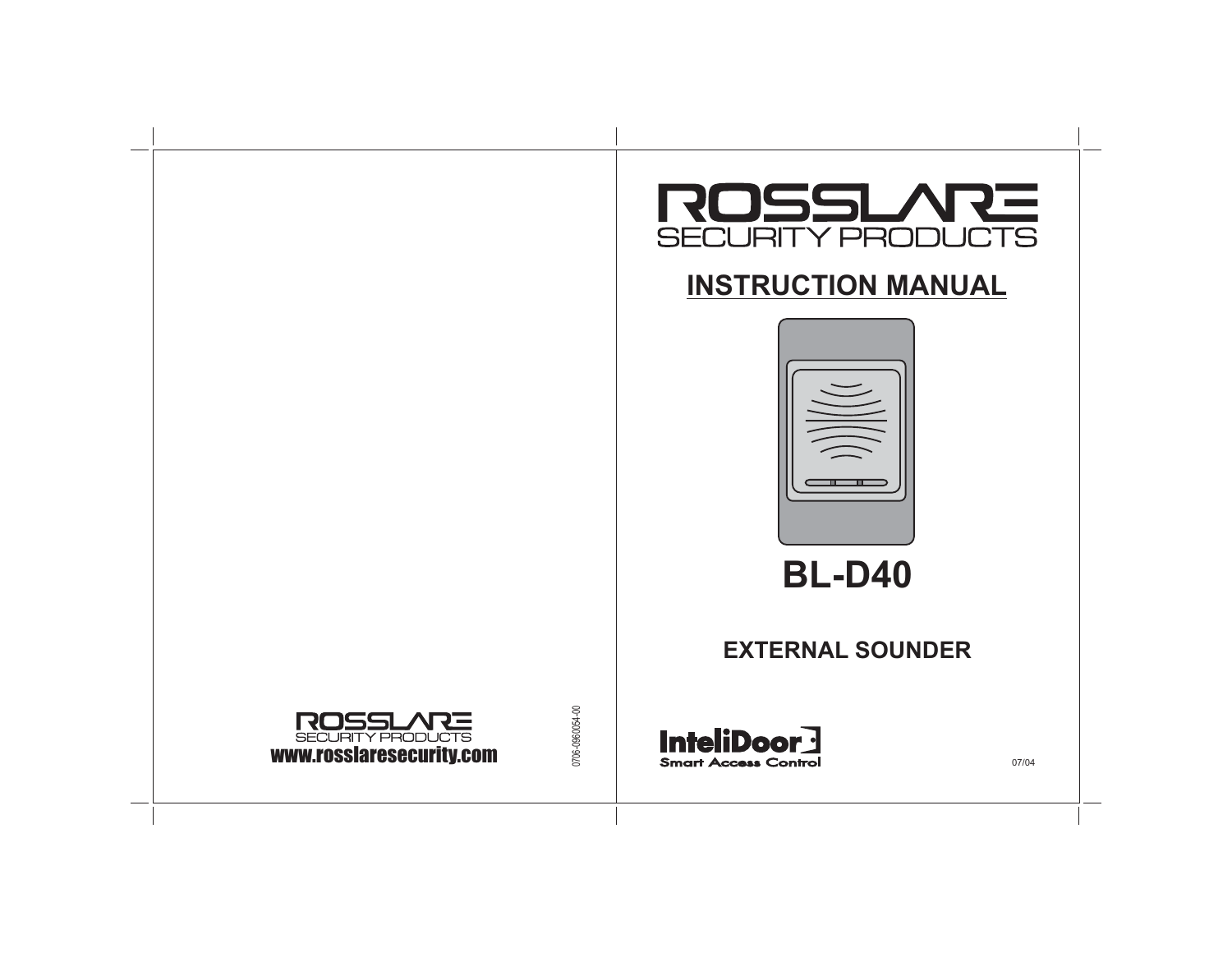### **Contents**

| INTRODUCTION & KEY FEATURES 2                 |  |
|-----------------------------------------------|--|
|                                               |  |
| Using the BL-D40 as a stand alone Door Bell 7 |  |
| TECHNICAL SUPPORT 8                           |  |

### **Introduction & Key Features**

The BL-D40 External Sounder is compatible with all Rosslare Standalone Controllers. It is designed to operate indoors and installed within the premises to be secured. The BL-D40 can be powered by 12V to 24V DC from regulated power supply or 16V to 24V AC from a transformer.

The BL-D40 is capable of emitting four different types of alerts both audible and visual; Bell, Door Chime, Siren, and Strobe Light.

- The Bell always sounds when the controller's doorbell button **1)** is pressed.
- The Door Chime can be programmed to sound whenever the **2)** controller unlocks the door (the Door Chime does not sound when the REX button is used to open the door).
- The Siren can be programmed to sound when the case of the **3)** controller is opened or when the controller is removed from the wall. The controller can also program the length of the Siren of the BL-D40.

BL-D40

**4)** The LED on the BL-D40 will turn ON when there is <sup>a</sup> Bell or Door Chime. If there is <sup>a</sup> siren it will flash as long as the tamper switch is activated / opened.

The controller communicates with the BL-D40 using <sup>a</sup> coded proprietary Rosslare communications protocol. This provides <sup>a</sup> more secure link between the Controller and the BL-D40. If the BL-D40 receives any unrecognized codes on its communication line or communication between the controller and the BL-D40 is severed, the Strobe will flash repeatedly until the communication problem has been resolved.

See the diagram below to become more familiar with BL-D40's features.

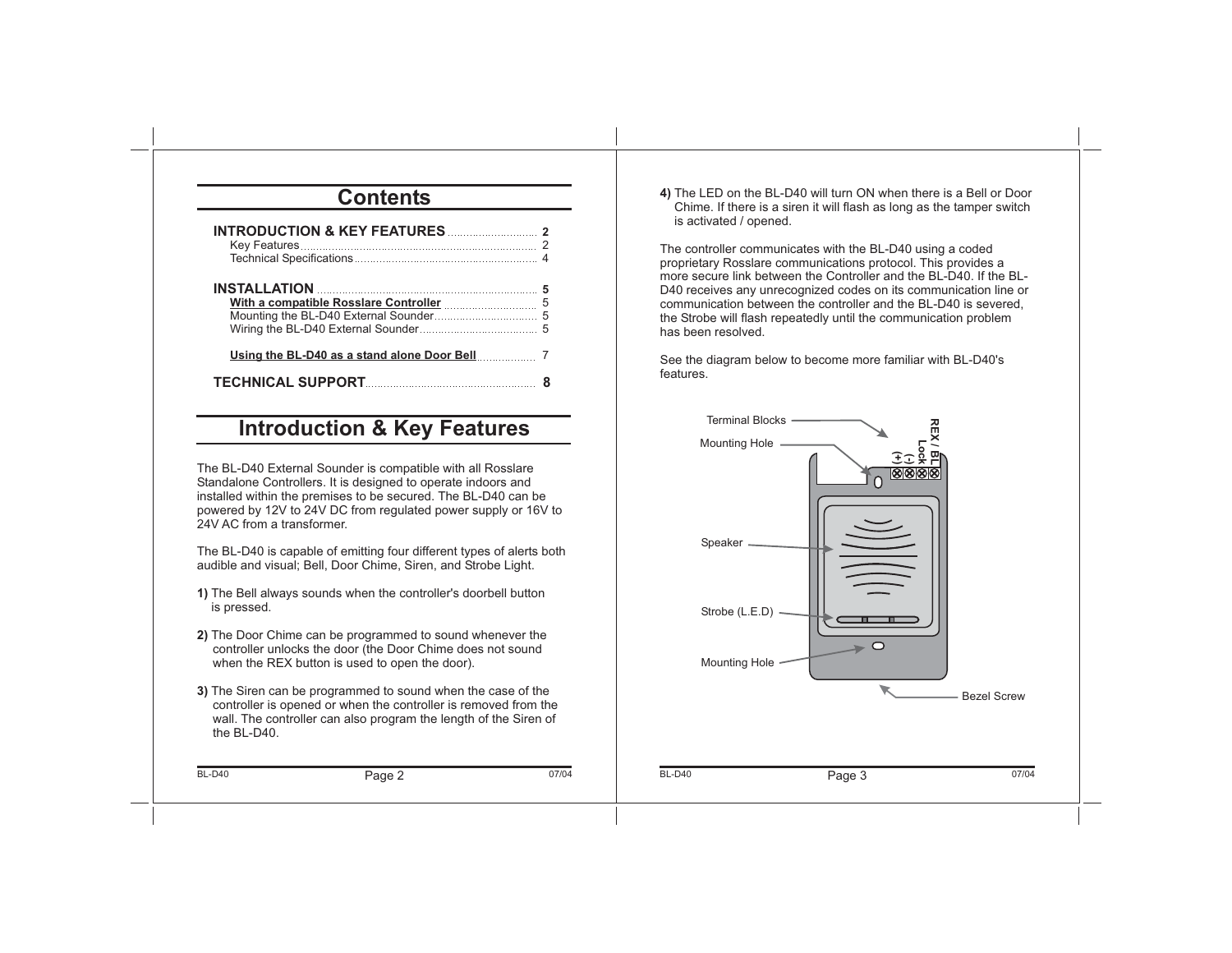### **Technical Specifications**

#### **Electrical Characteristics**

# **Operating Voltage Range:**<br>16V to 24V AC

From a transformer 12V to 24V DC From a Regulated Power Supply (Linear type recommended)

**Maximum Input Current:**<br>Standby: 11mA

(at 12 Volts) Standby: 11mA Not including attached devices<br>
Max: 100mA Not including attached devices Not including attached devices

#### **Audio Output**

Three types of audible output 1) Bell 2) Door Chime 3) Siren

#### **LED Strobe Output**

#### **Environmental Characteristics**

**Operating Temperature:**  $-25^\circ$ F to 145 $\circ$ F ( $-31^\circ$ C to 63 $\circ$ C)

**Operating Humidity:** 0 to 95% (Non-Condensing)

#### **Mechanical Characteristics**

**Dimensions:**4.80" (122mm) L <sup>x</sup> 2.95" (75mm) W <sup>x</sup> 0.94" (24mm) D

#### **Weight:** 0.26 lbs (120g)

# **Installation**

#### **Installing the BL-D40 with <sup>a</sup> Rosslare Controller**

#### **Mounting the BL-D40 External Sounder**

- **1)** The BL-D40 should be located nearby the door and controller it is to be attached to, where it can be heard, and where the strobe can be seen.
- **2)** The BL-D40 is designed to be easily mounted to <sup>a</sup> US Gang Box. Remove the Bezel Screw. (Use the diagram on Page 3 to help you locate the Bezel Screw)
- **3)** Screw the BL-D40 onto <sup>a</sup> US Gang Box through the two Mounting Holes provided. (See diagram on Page 3 to help you locate the mounting holes)
- **4)** Attach the wires to the BL-D40 terminal blocks as shown in the wiring diagram on the next page.
- **5)** Replace the BL-D40 bezel and replace the factory default screw with the security screw that is provided in the Installation Kit. A security screw tool is also provided in the Installation Kit.

#### **Wiring the BL-D40 External Sounder**

It is recommended that 22 Gage wire should be used between the BL-D40 and the Controller.

See the next page for the wiring diagram.

07/04

4 BL--D40 **Page 5** 08/05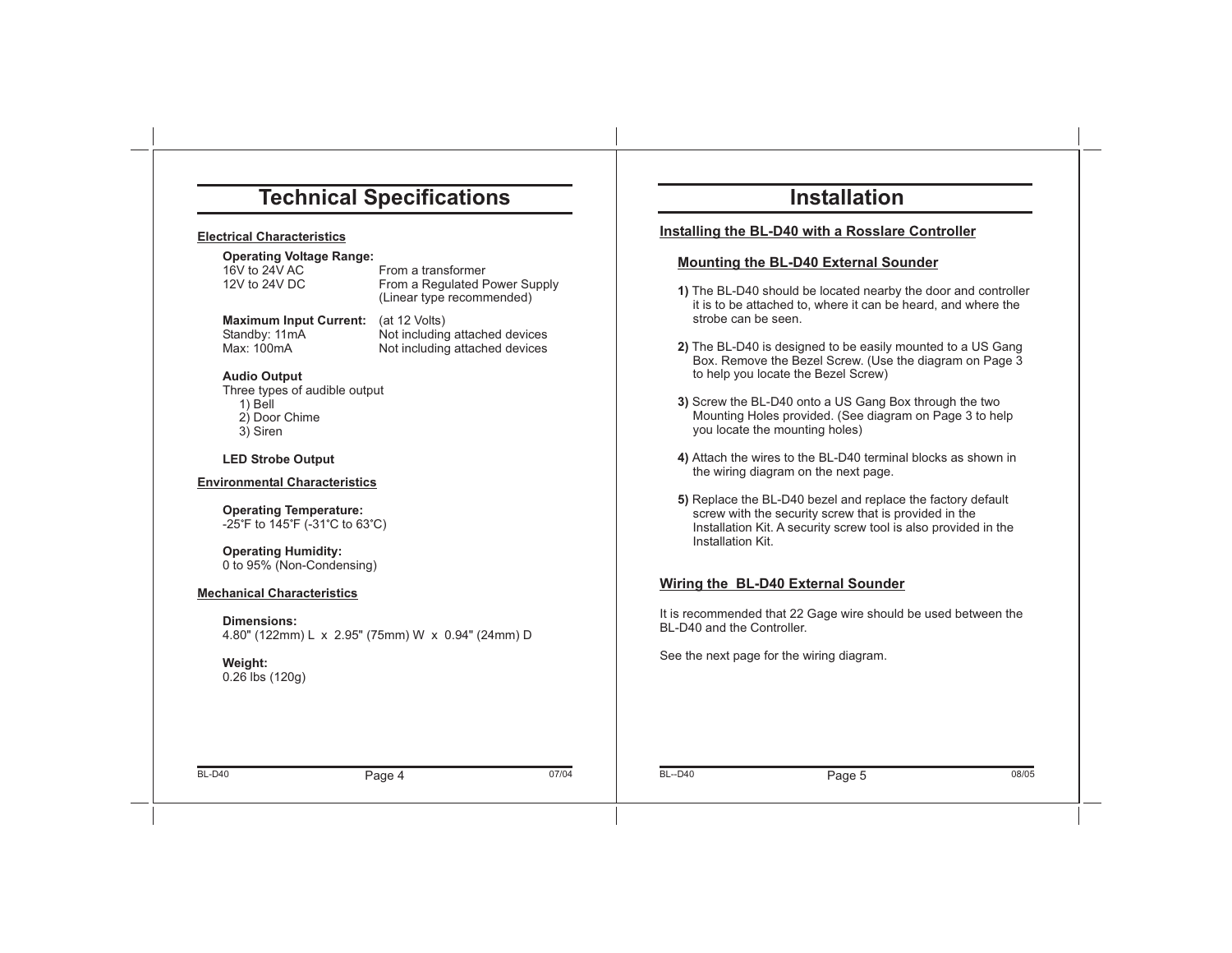